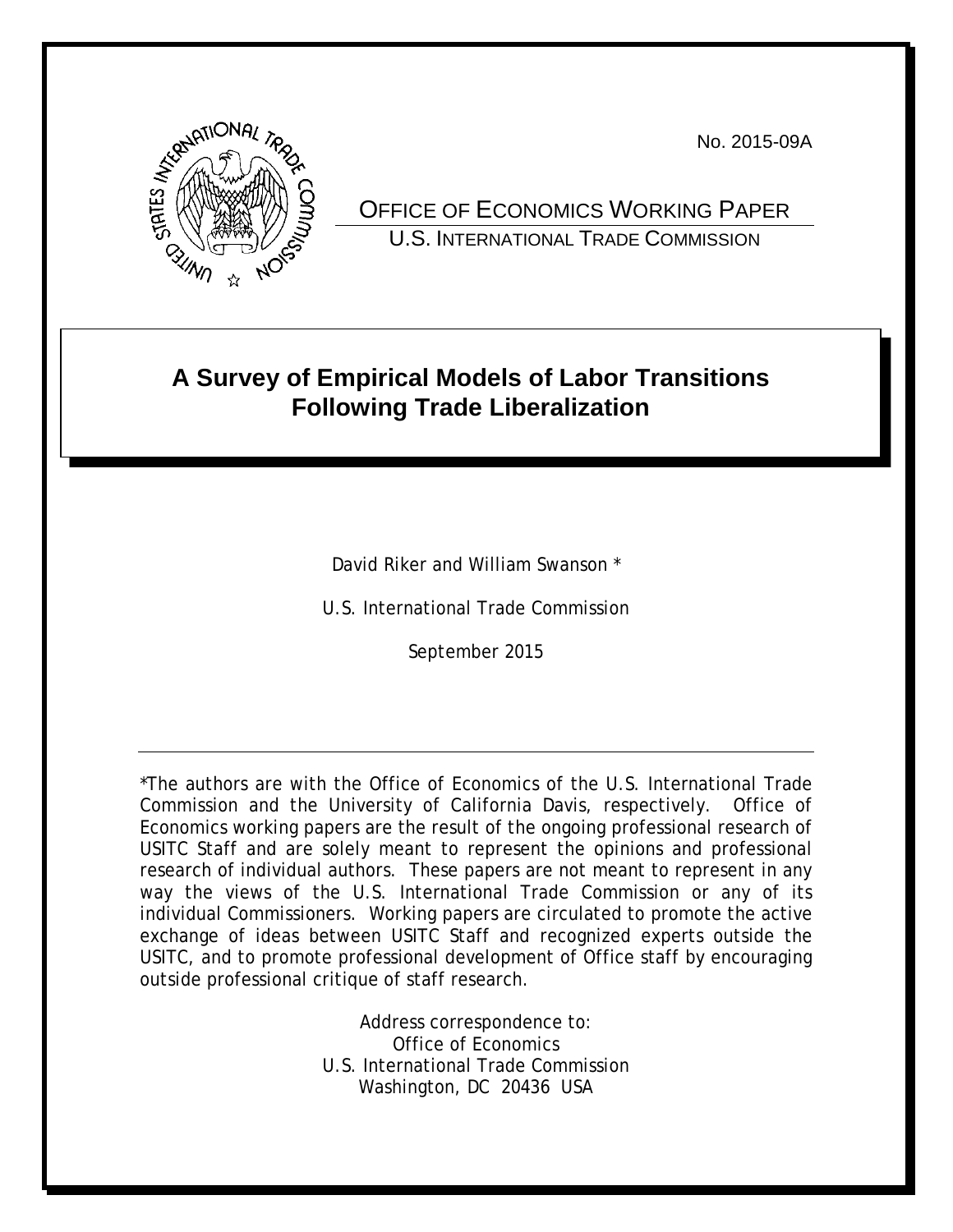# **A Survey of Empirical Models of Labor Transitions Following Trade Liberalization**

David Riker

U.S. International Trade Commission<sup>[1](#page-1-0)</sup>

William Swanson

U.S. International Trade Commission and University of California Davis

September 3, 2015

# *Abstract*

In this article, we survey recent empirical studies that explain why labor markets adjust slowly after a country reduces its barriers to trade. The models that we cover are technically complex: they simulate the economy-wide transitions that result from the employment decisions of individual workers who face costs of moving between sectors, loss of the usefulness of their sector-specific experience, and many types of uncertainty. The adjustment costs in the models vary across types of workers, and the speed of adjustment varies across the countries studied and the modeling assumptions adopted. We present these technical models in a relatively non-technical way. We summarize the similarities and differences in the assumptions and findings of the different studies.

**Keywords:** Labor Market Transitions, Trade Liberalization, Economics Literature

<span id="page-1-0"></span> $1$  This article is the result of ongoing professional research of ITC Staff and is solely meant to represent the opinions and professional research of the authors. It is not meant to represent in any way the views of the U.S. International Trade Commission or any of its individual Commissioners. Please address any correspondence to

David.Riker@usitc.gov. We are grateful to Rafael Dix-Carneiro for identifying this set of papers as the current state of the art in this line of research.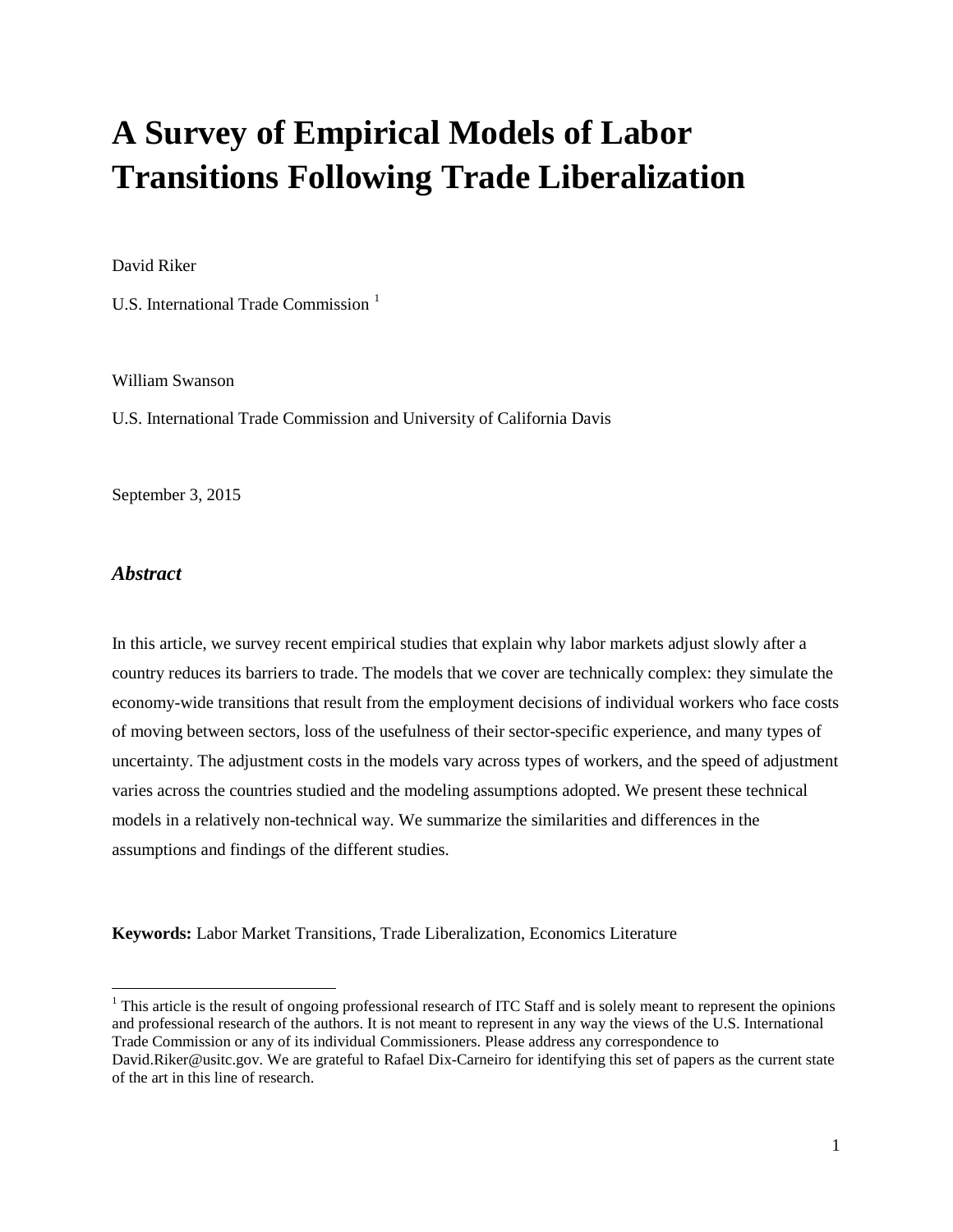## **1. Introduction**

Trade liberalization can lead to a significant reallocation of workers across sectors of the economy, as exporting sectors expand and import competing sectors contract, and the adjustments in labor markets are not costless. Transitions are impeded by the costs to workers of switching sectors, loss of accumulated experience in past jobs, and transitory unemployment during job search. The reallocation of workers is usually not completed for several years, and it is particularly difficult for less educated and older workers.

Concerns about prolonged and costly adjustment of the economy are often at the center of public debate over trade policy, but they are usually not captured in the economic models used to evaluate trade policies, because the speed and distributional consequences of the labor market adjustments are very difficult for economists to quantify. Aggregate labor relocation reflects the forward-looking and uncertain employment decisions of a large number of individual workers who can vary significantly in the adjustment costs that they face.

However, in the past few years academic economists have developed structural general equilibrium models that help to bridge this gap. These models are constructed from economic theory and are fitted to aggregate and micro-level data on the movement of workers across sectors. The models are dynamic: they predict labor market outcomes not only in the short run or in the long run but all along the transition path following trade liberalization.

In general, the models find that trade liberalization reduces input costs and increases productivity, and in the long run aggregate output and real incomes rise. Nevertheless, for all of the workers that start new jobs in exporting sectors, there are workers that lose jobs in import-competing sectors. Workers will move to the expanding sectors but their skills and training from prior jobs may be less useful. Capital investments may need to be re-tooled or discarded at a significant cost. This slows the transition of the economy.

In addition to quantifying the magnitude of these adjustment costs and estimating the speed of transition after trade liberalization, many of the models quantify the distributional effects for different types of workers, and they are used to evaluate the effectiveness of adjustment assistance to workers.

We organize the empirical studies in our survey into four sections. First, we discuss empirical models that estimate the magnitude of inter-sectoral moving costs and then use these estimates to simulate the speed of labor reallocation after trade liberalization. Second, we discuss empirical models that emphasize the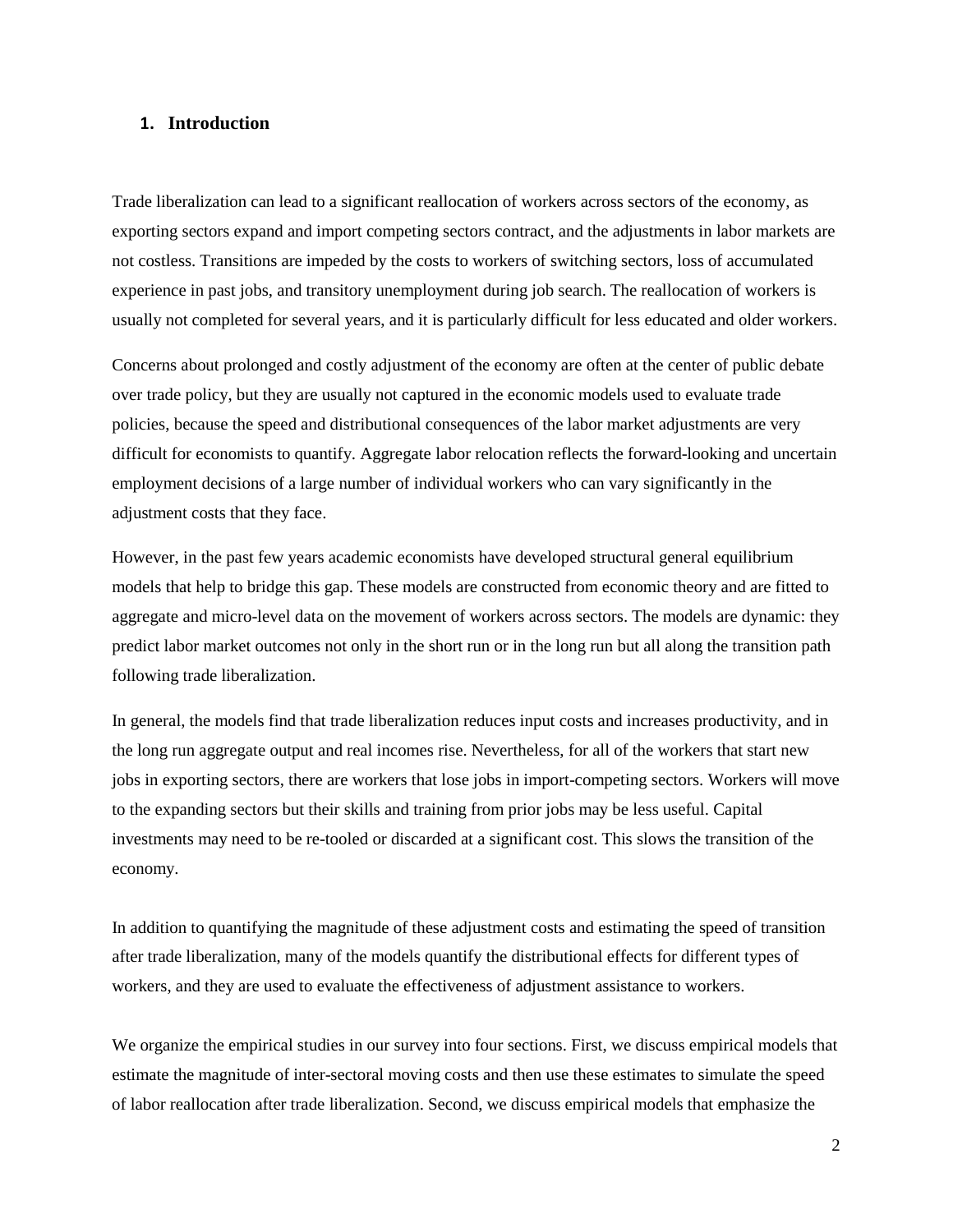effect of job search frictions on this labor reallocation. Third, we discuss a closely related set of models that examine labor market transitions in the United States and the United Kingdom in response to the large increase in imports from China. Fourth, we discuss several theoretical models of the effects of trade liberalization on the speed of labor market transitions. Finally, we conclude with a summary of the findings of the empirical studies, and we assess their policy relevance and limitations.

#### 2. **Models of Trade Liberalization with Inter-Sectoral Moving Cost**s

The first group of models estimate the magnitude of inter-sectoral moving costs without directly measuring them, and then the authors use these moving cost estimates to simulate how the labor markets would adjust to trade liberalization.

Artuç, Chaudhuri, and McLaren (2010), the seminal paper in this line of research, models labor adjustments in the United States. The authors use a general equilibrium model with dynamic employment choices to infer the magnitude of moving costs based on inter-sectoral movement of workers in the data and an arbitrage condition: in every period in their model, each worker decides to stay in her industry or to move. The workers are indifferent on the margin, so the moving costs must reflect inter-sectoral wage differentials and potential future wages in other sectors.

Artuç, Chaudhuri, and McLaren estimate the inter-sectoral moving costs using worker-level data from the U.S. Current Population Survey for 1976-2001. Then they simulate the adjustment path of workers across sectors of the U.S. economy in response to hypothetical reductions in the price of traded goods. Their econometric estimates and subsequent simulations of labor market adjustment indicate that the intersectoral reallocation of labor is slow and the movement of wages in response to trade shocks is large. They estimate that inter-sectoral moving costs in the U.S. economy are more than six times as large as average annual wages.<sup>[2](#page-3-0)</sup> The authors find that even import-competing workers can benefit from tariff reductions, since they increase the workers' their expected future wages. Given the high turnover rates in the model, a worker will likely move to other industries in the future that offer higher wages as a result of the trade liberalization.

Despite the complexity of the dynamic general equilibrium model in Artuç, Chaudhuri, and McLaren (2010), there are several important aspects of labor market adjustments that are not captured in the model.

<span id="page-3-0"></span> $2$  The authors report their estimates of inter-sectoral moving costs as a fraction of the worker's average annual wages as a benchmark to illustrate the economic significance of the moving costs.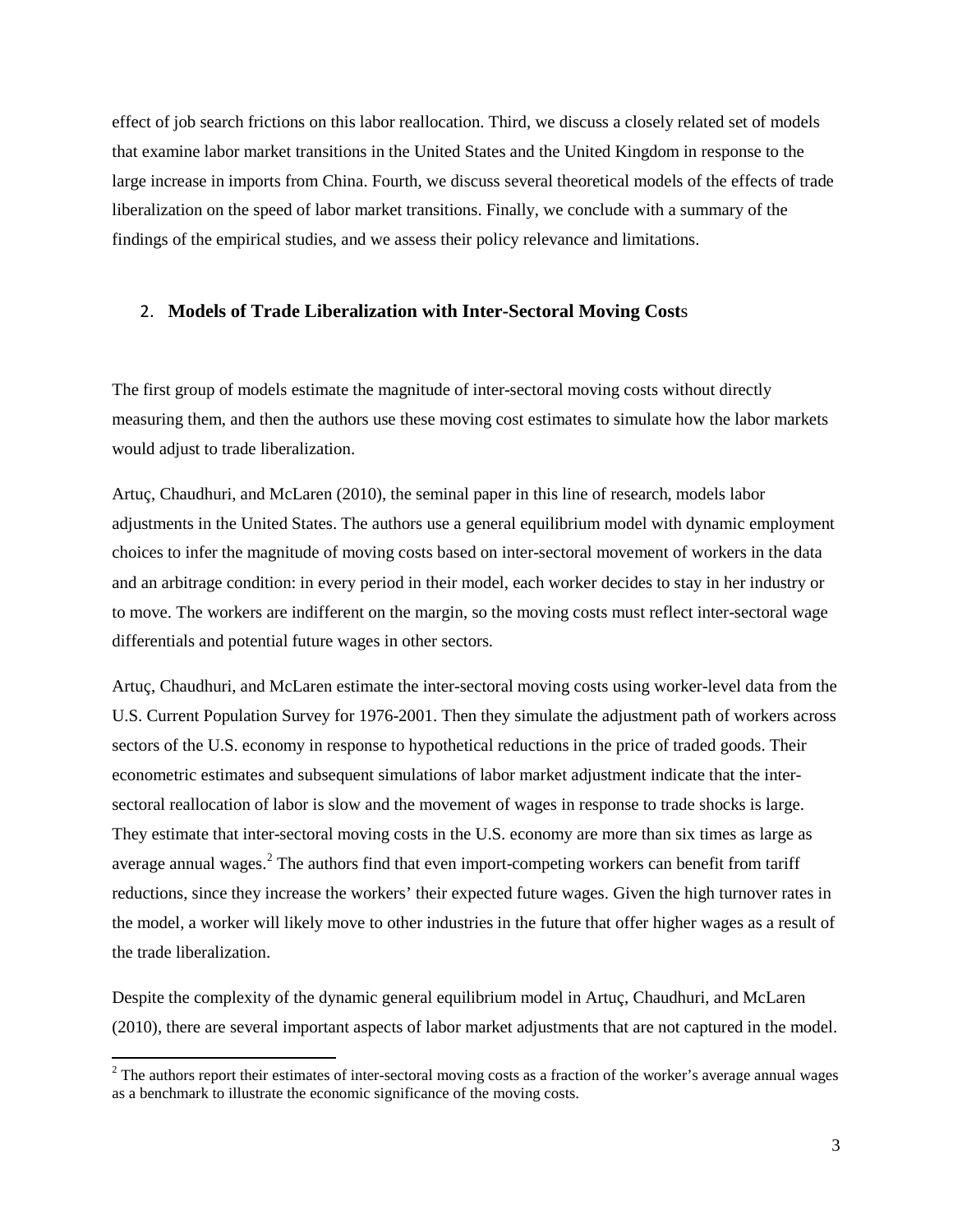First, there is no unemployment. Workers can move between sectors without engaging in job search. Second, the model relies on a *small country* modeling assumption that the prices of goods that are internationally traded are set on world markets and do not respond to supply and demand factors in the U.S. market, as if the United States were a very small country relative to the global economy.<sup>[3](#page-4-0)</sup> The small country assumption simplifies their representation of product markets and allows the authors to focus on labor market transitions, but it also limits the usefulness of the model as a practical tool for evaluating the impact of reductions in U.S. tariffs, because it does not account for the increases in producer prices that typically accompany tariff reductions. Finally, the model includes only limited worker heterogeneity: it includes some differences between workers based on their age and level of educational attainment. The literature that has followed has built more worker heterogeneity into the models, and this provides more elaborate assessments of the distributional effects of the trade liberalization.

Dix-Carneiro (2014) builds on the modeling framework in Artuç, Chaudhuri, and McLaren (2010). His dynamic general equilibrium model includes a more extensive treatment of worker heterogeneity: workers vary in their level of education, the amount of sector-specific work experience (or human capital) that they have accumulated, and their age. In every period of the model, forward-looking workers choose a sector of employment or chose not to be employed in the formal sectors.<sup>[4](#page-4-1)</sup> Movements between sectors are impeded by costs and also by the loss of the usefulness of their sector-specific experience. The workers' skill levels, proxied by their levels of educational attainment, are exogenous characteristics that shape their employment choices and determine aggregate labor market dynamics.<sup>[5](#page-4-2)</sup> Dix-Carneiro uses the model to estimate trade-induced adjustments in Brazilian labor markets.

Dix-Carneiro uses a panel of matched employer-employee data from Brazil for the period 1995-2005 to estimate the magnitude of inter-sectoral moving costs. He estimates that the costs are 1.4 to 2.7 times as large as average annual wages, far below the range in Artuç, Chaudhuri, and McLaren (2010).<sup>[6](#page-4-3)</sup> In addition, because his model includes more worker heterogeneity, Dix-Carneiro finds great dispersion in the magnitudes of these costs across the Brazilian population.

<span id="page-4-0"></span> $3$  Based on this assumption, the prices of traded goods in the model are exogenously determined.

<span id="page-4-1"></span><sup>&</sup>lt;sup>4</sup> With the inclusion of an informal sector, or home production, trade reforms can affect aggregate employment levels, but the model still does not include involuntary unemployment or job search.

<span id="page-4-2"></span> $<sup>5</sup>$  Danziger (2014) is a related study that models labor market transitions in response to trade liberalization but also</sup> endogenizes educational choices.

<span id="page-4-3"></span><sup>6</sup> Dix-Carneiro explains that his inclusion of sector-specific human capital accumulation accounts for much of the gap between his estimates of the magnitude of inter-sectoral moving costs and the estimates in Artuç, Chaudhuri, and McLaren (2010).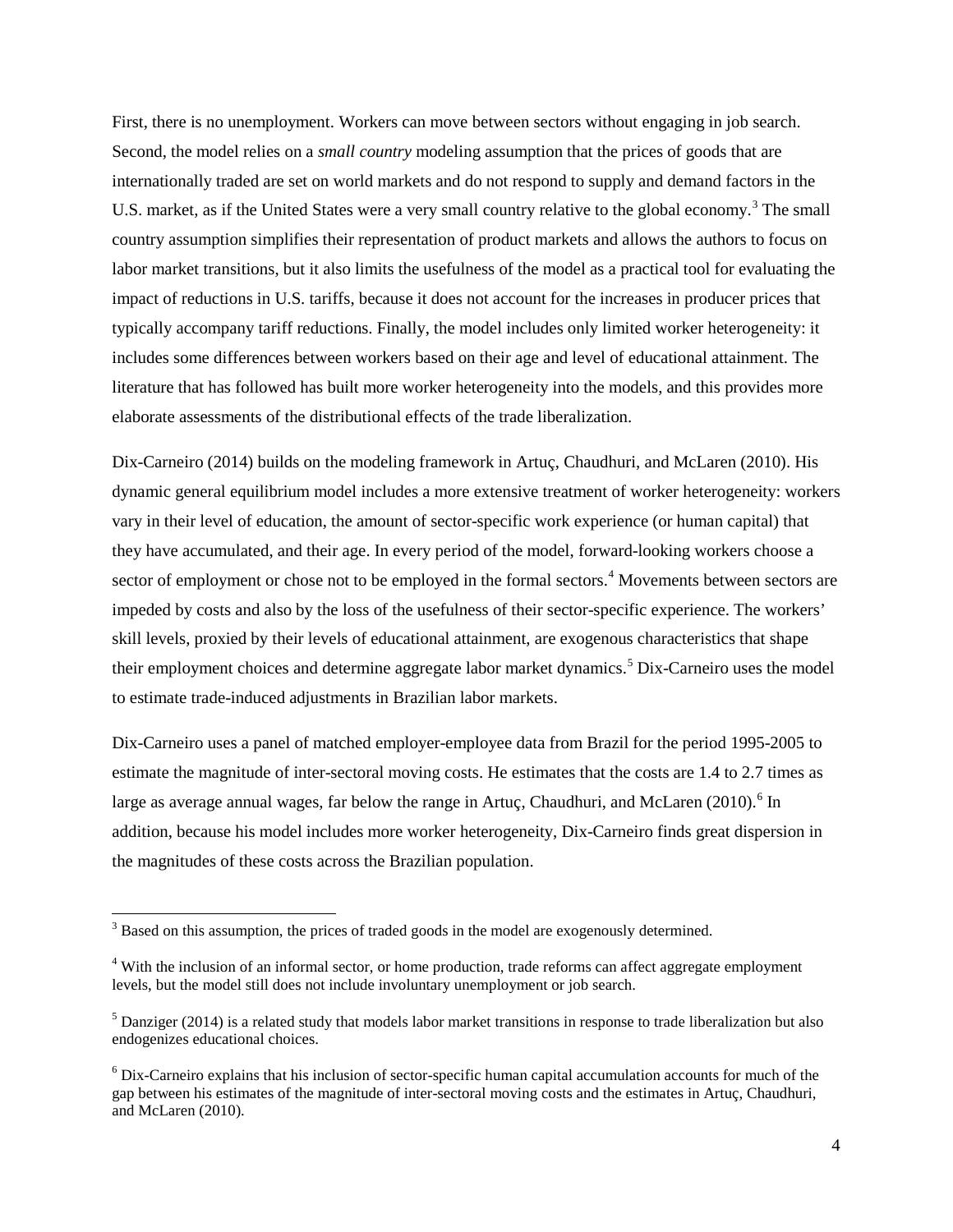He uses the model to simulate the labor market transition following a hypothetical reduction in the price of internationally traded high-tech manufactured goods, again adopting the simplifying small country assumption that the prices of the traded goods are exogenous in the model. He estimates that the labor market transitions generally last for nine years and can be much longer if there is imperfect capital mobility across sectors. The delay in inter-sectoral reallocations reduces the aggregate welfare gains from the trade liberalization: he estimates that the adjustment costs offset 11 to 26 percent of the potential welfare gains. The impact on each worker depends on the worker's sector of employment, education, and age. He finds that inter-sectoral moving costs are higher for female, less educated, and older workers.

Dix-Carneiro also discusses several policy implications of his model. For example, he demonstrates that subsidizing moving costs creates an incentive for workers to leave contracting sectors of the economy and move to expanding sectors, and for that reason it is more effective than a retraining program that compensates displaced workers but does not create an incentive for the workers to move to the expanding sectors.

Ashournia (2014) develops a similar model to examine the adjustment of Danish labor markets in response to a globalization shock to Denmark's manufacturing sector. His model focuses on how the dynamic employment choices of workers are affected by the Danish system of unemployment insurance benefits. Ashournia uses matched worker-firm data for Denmark for 1996-2008 and a simulated minimum distance technique to estimate the parameters of his model.

He estimates that the costs of moving between sectors are 1.2 to 2.4 times as large as average annual wages, close to the estimates in Dix-Carneiro (2014). He also estimates that switching costs are higher for female, less educated, and older workers. He finds that only half of the long-run reallocation of labor occurs within the first seven years. There is slow adjustment because workers accumulate sector-specific human capital that is not transferrable, it takes time to gain experience and become productive in the new sector, and there are costs of moving between sectors. All of these factors postpone reallocations in the Danish economy. Ashournia concludes that while unemployment insurance benefits can ease the pain of labor market adjustments after trade liberalization, they also significantly impede the reallocation of resources in the economy.

Artuç, Lederman, and Porto (2015) use the analytical framework in Artuç, Chaudhuri, and McLaren (2010) to estimate inter-sectoral moving costs of workers in a large set of developed and developing countries, and they use these estimates to simulate the response of labor markets to trade policy and the welfare implications of slow transition. They develop a model of forward-looking sectoral employment choices that is based on Artuç, Chaudhuri, and McLaren (2010), but their model includes several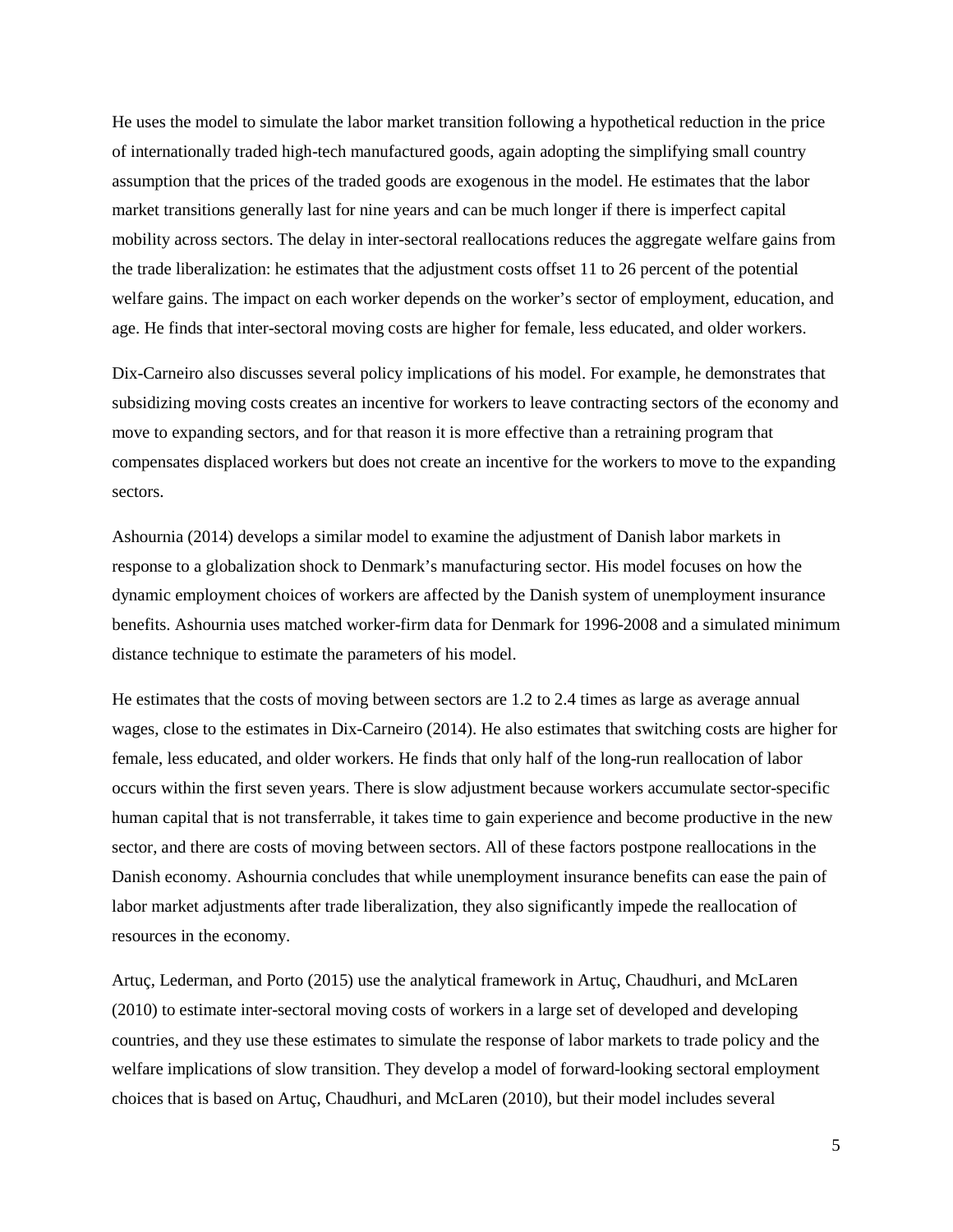simplifications to address data limitations that they face as they expand their analysis to the much broader set of countries. They modify the model so that it only requires aggregate data, rather than micro-level panel data, to estimate inter-sectoral moving costs. Specifically, they assume that workers have perfect foresight (an assumption that the workers perfectly anticipate the economic conditions that they will face in the future) instead of rational expectations (a less restrictive assumption that the workers know the probability distributions for future economic conditions but do not know the actual outcomes in advance), and they assume that the workers do not vary in their levels of educational attainment and accumulated sector-specific experience.

Using 1986-2007 data from the United Nations Industrial Develop Organization's Industrial Statistics Database, Artuç, Lederman, and Porto estimate moving costs by matching changes in observed sectoral employment allocations to the predicted allocations from their model using a minimum distance estimator. Artuç, Lederman, and Porto estimate that moving costs are 3.71 times as large as average annual wages in the developed countries and 2.76 times as large as average annual wages in the developing countries.<sup>[7](#page-6-0)</sup> Their estimate for the United States is 2.21 times as large as average annual wages, one of the lowest of the countries that they model. Their simulations of hypothetical declines in world prices of food and textiles indicate that the resulting labor reallocation would take more than six years in many of the countries, but only two years in the United States.

The final study in this group is Artuç, Bet, Brambilla, and Porto (2014). The authors extend their dynamic general equilibrium models by including capital adjustment costs, firm heterogeneity, and inter-sectoral moving costs. The extended model includes firms' forward-looking decisions to accumulate capital and hire workers, as well as workers' forward-looking decisions about labor supply.<sup>[8](#page-6-1)</sup> They calibrate the extended model to plant-level data and household survey data for Argentina. After estimating the magnitude of the capital and labor adjustment costs, they simulate the interaction (or complementarity) between changes in the prices of traded goods and adjustment costs in the domestic labor and capital markets.

Artuç, Bet, Brambilla, and Porto find that Argentina's adjustment to changes in the prices of traded goods (which they call trade shocks) depends importantly on the size of the adjustment costs (which they call domestic distortions). Reducing fixed and sunk costs of capital investment is more effective in facilitating adjustment after liberalization if the trade shocks are small, because there is a range of inaction for the

<span id="page-6-0"></span> $^7$  These estimates of the magnitude of moving costs are larger than Dix-Carneiro's, in part because Artuç, Lederman, and Porto's model does not account for worker heterogeneity.

<span id="page-6-1"></span><sup>&</sup>lt;sup>8</sup> In the extended model, they still rely on a small country assumption, and they do not attempt to model job search.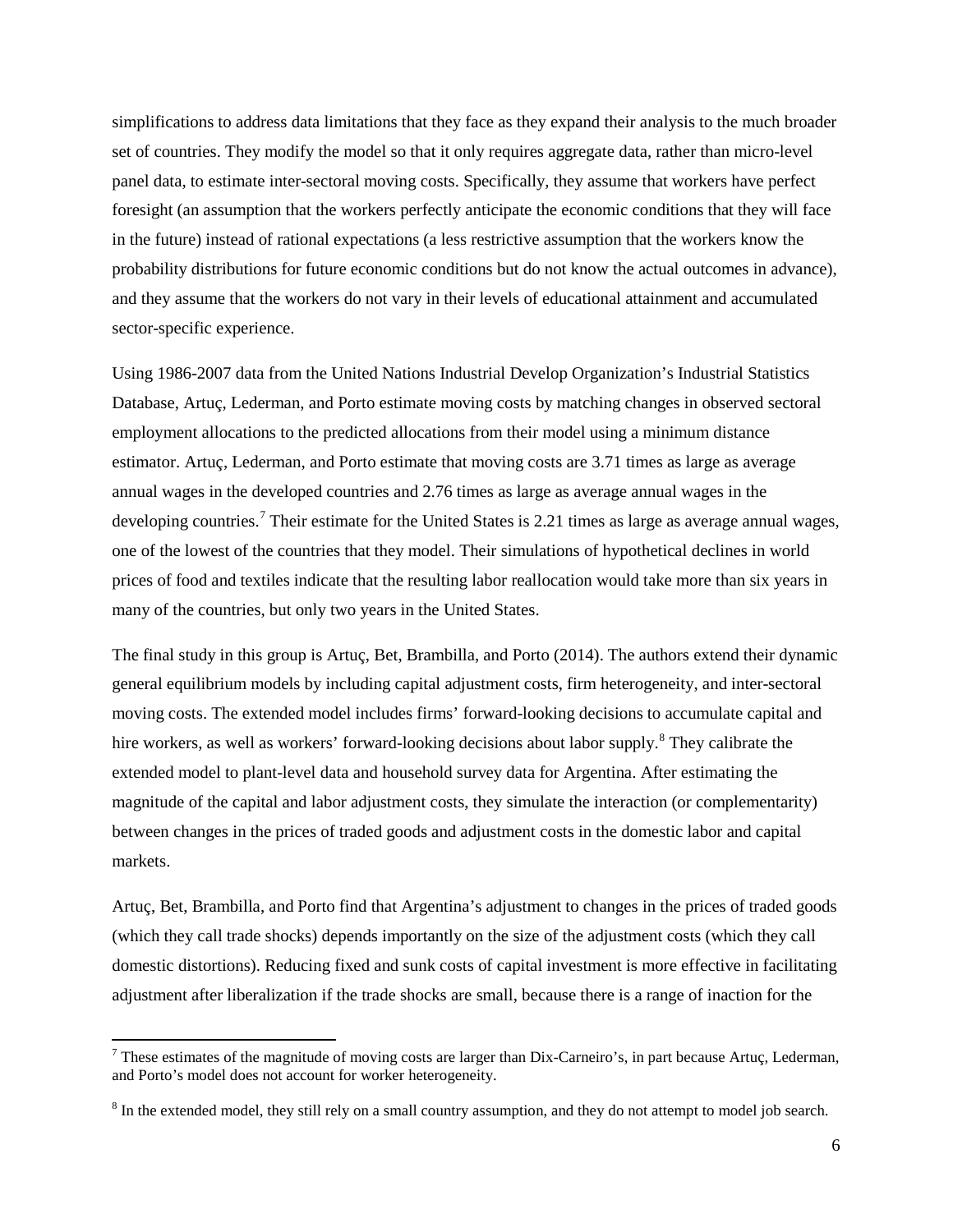firms due to fixed and irreversible costs of investment. Under large trade shocks, reductions in moving costs are less relevant because firms have already moved out of the range of inaction and have decided to invest despite the adjustment costs.

They find that reducing fixed and sunk costs of capital investment yields a benefit that accrues mostly over the short run. Firms will eventually make the changes to the labor force and capital investments anyway, but they will make these decisions sooner if they face lower capital adjustment costs. For these reasons, there is a complementarity between trade reform and domestic distortions that is larger in the short run and for smaller trade shocks. Finally, wages are less volatile when capital adjustment costs are low, because labor and capital mobility smooths out wage spikes.

### **3. Models of Trade Liberalization with Labor Search Frictions**

The second group of models that we survey includes job search frictions that can further slow the economies' adjustment to trade liberalization. Kambourov (2009) is an important early contribution. The author examines how institutional features of labor markets affect an economy's transition following trade liberalization. Kambourov builds a dynamic general equilibrium model, which he calibrates to data for Chile and Mexico. His small open economy model includes sector-specific human capital that is accumulated on the job, firing costs, and tariffs on imports. Costs of firing workers slow labor market adjustments. They affect hiring decisions, as well as firing decisions, since there is a probability in the model that new hires will become unproductive in the future. Consequently, firms do not fire optimally during a downturn or hire optimally during growth periods. The model includes overlapping generations of workers, and when firing costs are high they can limit labor market reallocations to the rate at which new generations of workers enter the labor force.

Based on simulations of adjustments of the Mexican economy to trade liberalization, Kambourov concludes that Mexico would have experienced a more rapid reallocation of workers across sectors and a larger increase in real output and welfare if it had liberalized its labor markets when it reduced tariffs in the 1[9](#page-7-0)80s.<sup>9</sup> He concludes that trade policy reforms should be complemented with labor market reforms.

 $\overline{\phantom{a}}$ 

<span id="page-7-0"></span><sup>9</sup> There is some calibration to trade liberalization episodes in Chile and Mexico, but the study does not include econometric estimation of model parameters.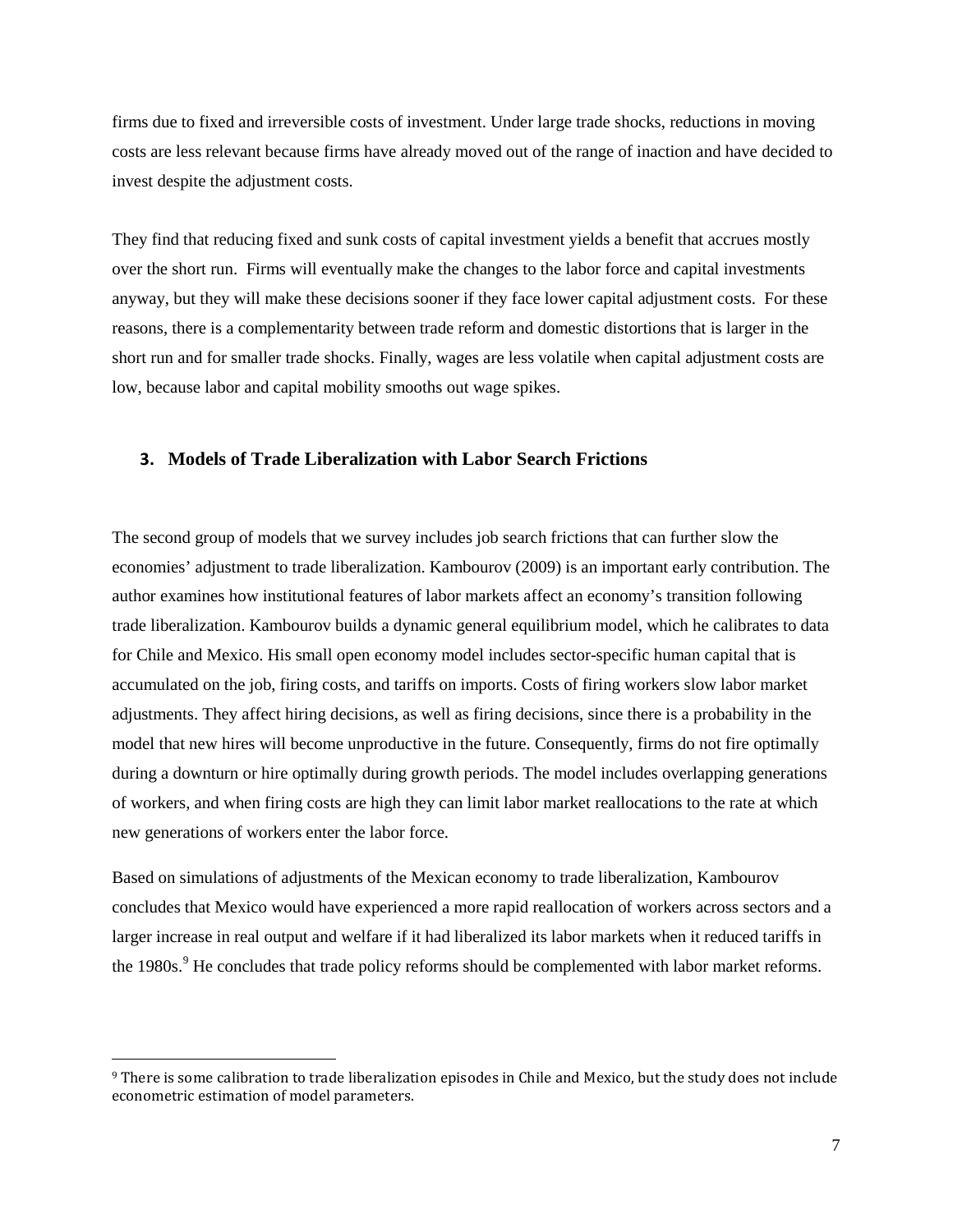In a second study on the role of job search costs in labor market responses to trade liberalization, Coşar (2013) assesses the distributional and efficiency effects of alternative worker-assistance programs in Brazil. His two-sector small open economy model includes overlapping generations of workers, search frictions in labor markets, and sector-specific human capital accumulation. He calibrates the model to aggregate and micro data for Brazil in the 1980s. His model predicts slow reallocation of labor across industries, large losses for displaced workers, and a disproportional burden on older workers. In his analysis of adjustment assistance policies, Coşar finds that unemployment insurance can aggravate the short-run adverse effects of the trade liberalization by slowing labor reallocation and skill formation, but that targeted compensation programs that reward work and inter-sectoral mobility are helpful. The targeted programs help to solve a market failure: there are learning externalities (workers gain experience that makes them more valuable to future employers) and rent-sharing in the model, so the labor reallocations take too long. The targeted programs speed transition but also increase net output during the transition.

# **4. Models of Labor Market Adjustments to the Rise in Import Competition from China**

A third group of studies examine labor market adjustments in response to the rise in import competition from China. [10](#page-8-0) These studies do not model the impact of trade liberalization *per se*, but they are similar in their modeling approach.

Pessoa (2014) develops a dynamic multi-sector model to quantify the effects on workers and consumers in advanced countries from China's integration into the world economy, given adjustment costs in labor markets. His model of trade includes search frictions and inter-sectoral moving costs. He finds that the transition is costly for workers in import-competing sectors in the United Kingdom and the United States. They experience lower wages and increased rates of unemployment. However, aggregate welfare increases in both countries. In the United States, the rise in imports from China led to a 1.7 percent decline in real wages in the low-tech manufacturing sector five years after the rise in imports but a 2.0 percent increase in real wages in the services sector. Using detailed employer-employee panel data for the United Kingdom, Pessoa finds that increased Chinese import competition in an industry reduced the earnings of its employees, increased time that workers were out of a job, and had a greater impact on lowpaid, low-productivity workers.

Caliendo, Dvorkin, and Parro (2015) use a dynamic general equilibrium model to quantify the adjustment of employment and the economic welfare of workers over time and across U.S. states in response to the

<span id="page-8-0"></span><sup>&</sup>lt;sup>10</sup> These studies are dynamic analyses of the "China Syndrome" in Autor, Dorn, and Hanson (2013).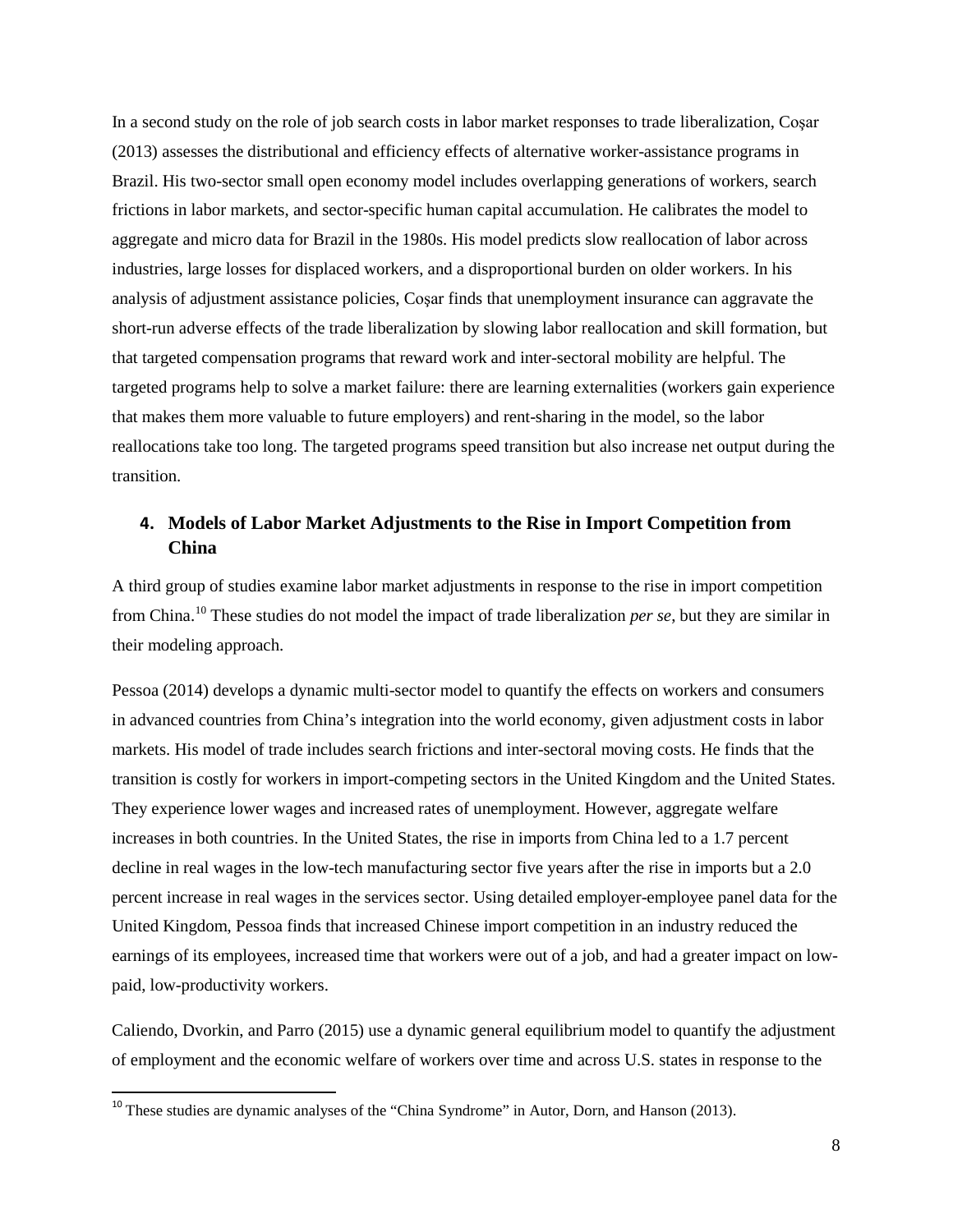rise in import competition from China. Their model includes job search frictions, heterogeneous firms, and spatially distinct labor markets with varying exposure to domestic and international trade. Unlike the other models that we have surveyed, Caliendo, Dvorkin, and Parro's model includes a detailed treatment of input-output linkages within the U.S. economy.

They calibrate the model to 38 countries, 50 U.S. states, and 22 sectors.<sup>[11](#page-9-0)</sup> They use data from the World Input-Output Database and the U.S. Commodity Flow Survey. The estimates in Caliendo, Dvorkin, and Parro (2015) are similar to those in Pessoa (2014), despite differences in the structure of their models. The reduction in real wages in the low-tech manufacturing sector in the United States is slightly lower than Pessoa's. They find that the U.S. economy is better off due to cheaper imported goods, even though exposure to imports from China reduced the share of manufacturing in total U.S. employment by 0.6 percentage points. They estimate that imports from China increased aggregate U.S. economic welfare by 0.2 percent in the short run but by 6.7 percent over the long run. Their model indicates that the magnitudes of the labor market effects are very different across sectors and also across states.

### **5. Theoretical Models of Trade Liberalization and Labor Market Adjustment**

In this section, we briefly discuss a group of studies that are closely related but are theoretical rather than empirical in their focus. Cacciatore (2014) models the adjustments to trade liberalization between two countries that have different degrees of flexibility in their labor markets. Trade liberalization results in temporary unemployment. Labor market rigidities reduce the gains from trade, but they also mitigate short-run employment losses.

Itskhoki and Helpman (2014) develop a model with heterogeneous firms and search frictions in labor markets. They show that productivity, output, and trade flows are depressed during the transition after trade liberalization due to the search frictions.

Finally, Lechthaler and Mileva (2014) analyze alternative policies for compensating workers that are harmed in the short term as an economy adjusts to trade liberalization. They find that wage, consumption, and profit taxes that redistribute income between skilled and unskilled workers reduce incentives for the working to retrain. While the taxes can mitigate the effect of the trade liberalization on wage inequality, they also reduce the output of the economy during the transition.

These theoretical models illustrate important conceptual issues, and they also develop structural models that might be tested into future empirical analyses.

<span id="page-9-0"></span><sup>&</sup>lt;sup>11</sup> Their data-intensive modeling framework includes 1,150 distinct state-sector labor markets in the United States.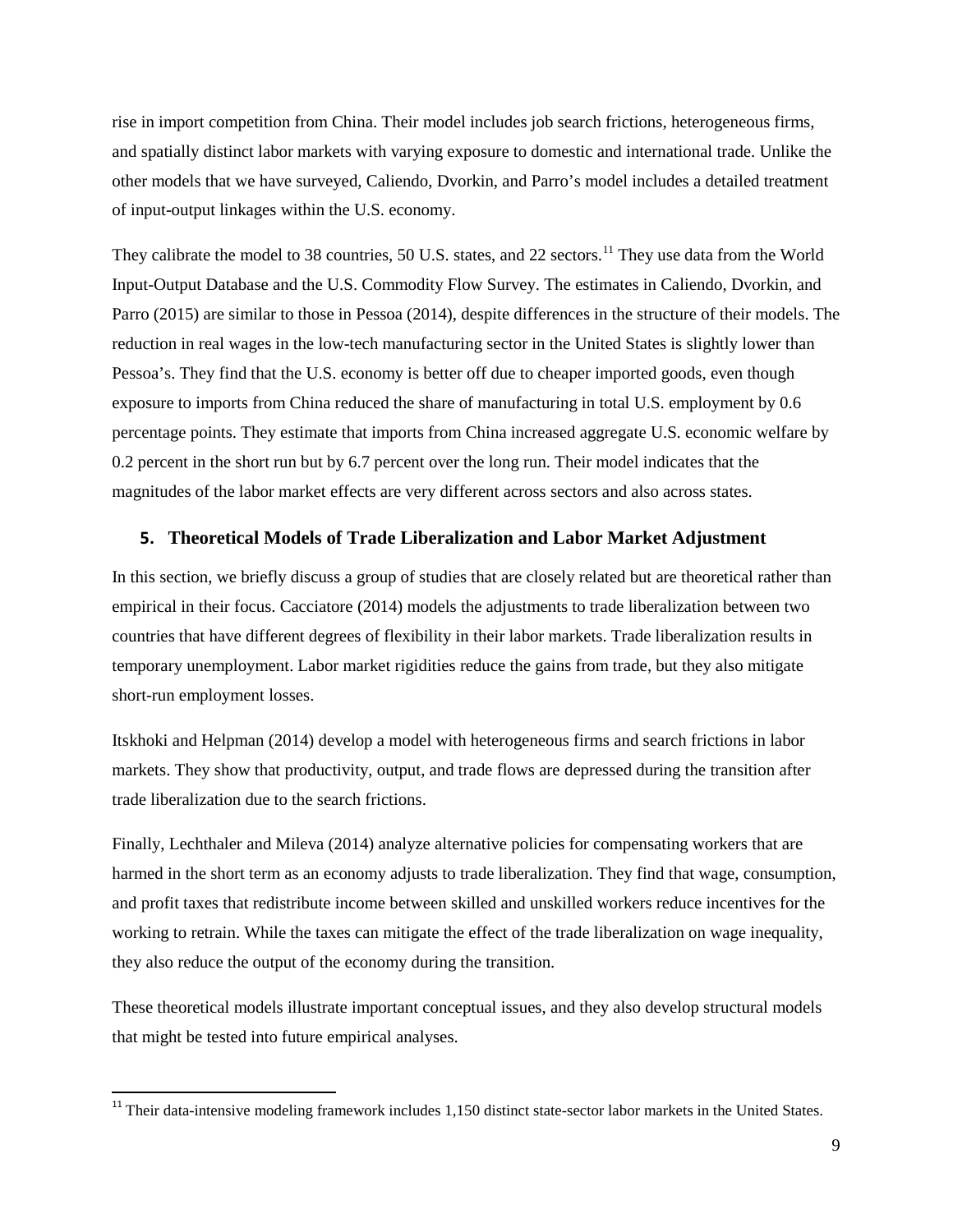# **6. Conclusions**

We have surveyed several of the newest empirical models of labor transitions after trade liberalization. Many are already published in top academic journals and others are well on their way. These studies provide quantitative estimates for a diverse set of national economies, including Argentina, Brazil, Chile, Denmark, Mexico, and the United States. Most of the studies estimate the magnitude of inter-sectoral moving costs and also the speed of labor market adjustment following a trade liberalization. The key findings from the empirical studies are summarized in the following table: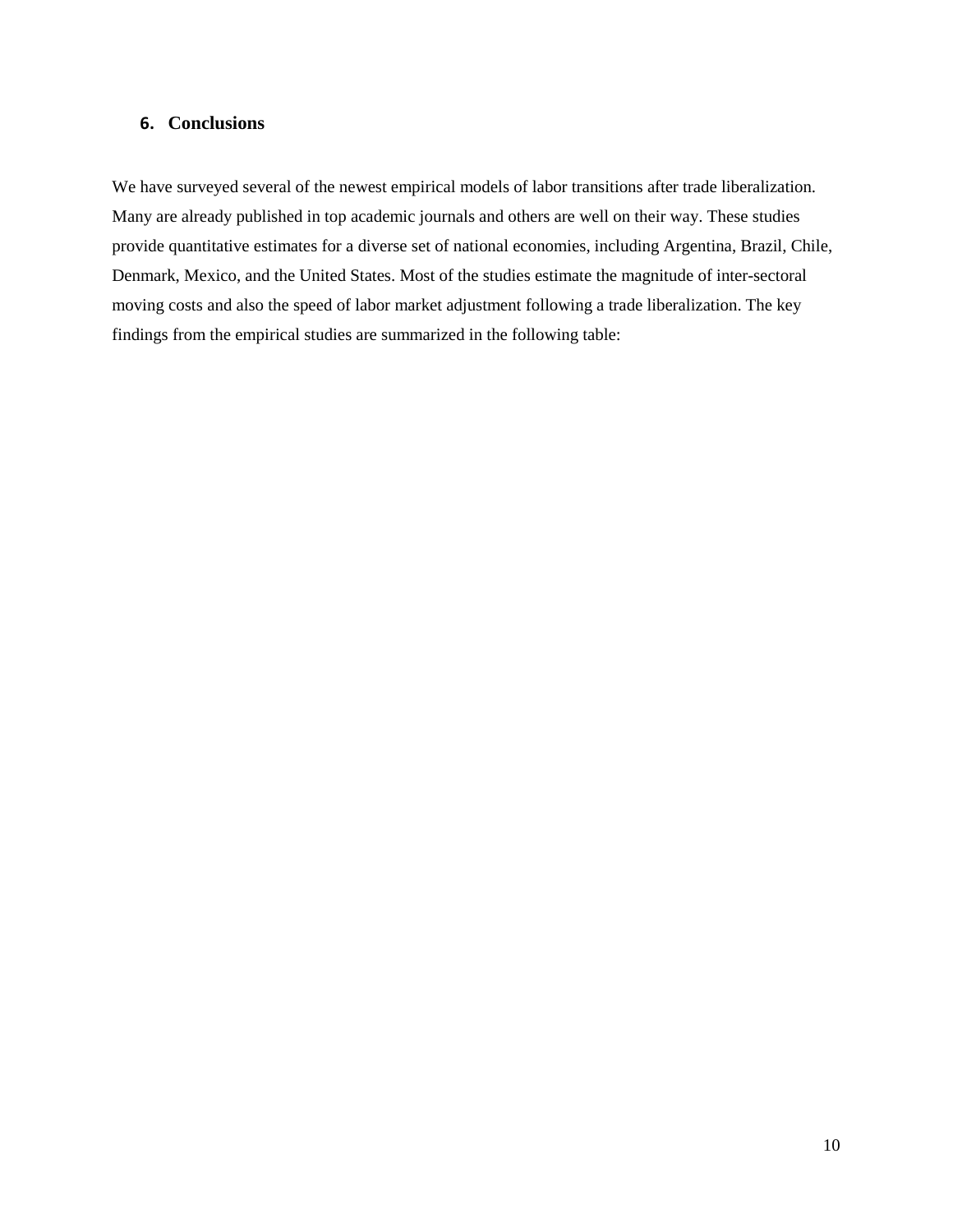# **Summary of the Main Findings of the Empirical Studies**

| <b>Author(s) and Year</b>                   | <b>Main Findings</b>                                                                                                                                                                                                                                                                                                                                                                                   |
|---------------------------------------------|--------------------------------------------------------------------------------------------------------------------------------------------------------------------------------------------------------------------------------------------------------------------------------------------------------------------------------------------------------------------------------------------------------|
| Artuç, Chaudhuri, and<br>McLaren (2010)     | Workers in the United States face very large costs of moving between<br>sectors. Trade liberalization results in slow reallocations and sharp<br>movements in wages, but even workers in import-competing sectors can<br>be better off.                                                                                                                                                                |
| Dix-Carneiro (2014)                         | Inter-sectoral moving costs in Brazil are 1.4 to 2.7 times average annual<br>wages. Transitions following trade liberalization can take more than nine<br>years.                                                                                                                                                                                                                                       |
| Ashournia (2014)                            | Inter-sectoral moving costs in <b>Denmark</b> are 1.2 to 2.4 times average<br>annual wages. Switching costs are higher for female, less educated, and<br>older workers. Only half of the reallocation occurs within the first seven<br>years.                                                                                                                                                          |
| Artuç, Lederman, and<br>Porto (2015)        | Inter-sectoral moving costs are 3.71 times annual wages in the developed<br>countries and 2.76 times annual wages in the developing countries. The<br>costs in the United States are 2.21 times annual wages. This is one of the<br>lowest of the countries included in the model.                                                                                                                     |
| Artuç, Bets, Brambilla,<br>and Porto (2014) | The adjustment of Argentina's economy to changes in the prices of traded<br>goods depends importantly on the size of adjustment costs in the country's<br>labor and capital markets.                                                                                                                                                                                                                   |
| Kambourov (2009)                            | Hiring and firing costs and sector-specific human capital accumulation<br>slows the inter-sectoral reallocation of labor. Labor market reforms<br>complemented trade reforms in Chile, but lack of labor reforms led to<br>prolonged stagnation after tariff reductions in Mexico.                                                                                                                     |
| Coşar $(2013)$                              | There is a slow reallocation of labor across industries in Brazil and a large<br>burden on displaced workers and older workers due to job search frictions<br>and sector-specific human capital accumulation. Targeted compensation<br>that encourages inter-sectoral mobility to new jobs helps the economy to<br>adjust.                                                                             |
| Pessoa $(2014)$                             | The surge in imports from China resulted in a 1.7% decline in real wages<br>in the low-tech manufacturing sector in the United States after five years<br>of adjustment, but a 2.0% increase in real wages in the services sector.<br>There is an overall welfare increase in the United States and the United<br>Kingdom. The impact is larger on workers who are female, less educated,<br>or older. |
| Caliendo, Dvorkin, and<br>Parro (2015)      | They find that the United States economy is better off due to cheaper<br>imported goods, though exposure to imports from China reduced the share<br>of manufacturing in total U.S. employment by 0.6 percentage points. They<br>estimate that "China's shock increases U.S. welfare by 6.7% in the long-<br>run and by 0.2% in the short-run with very heterogeneous effects across<br>labor markets." |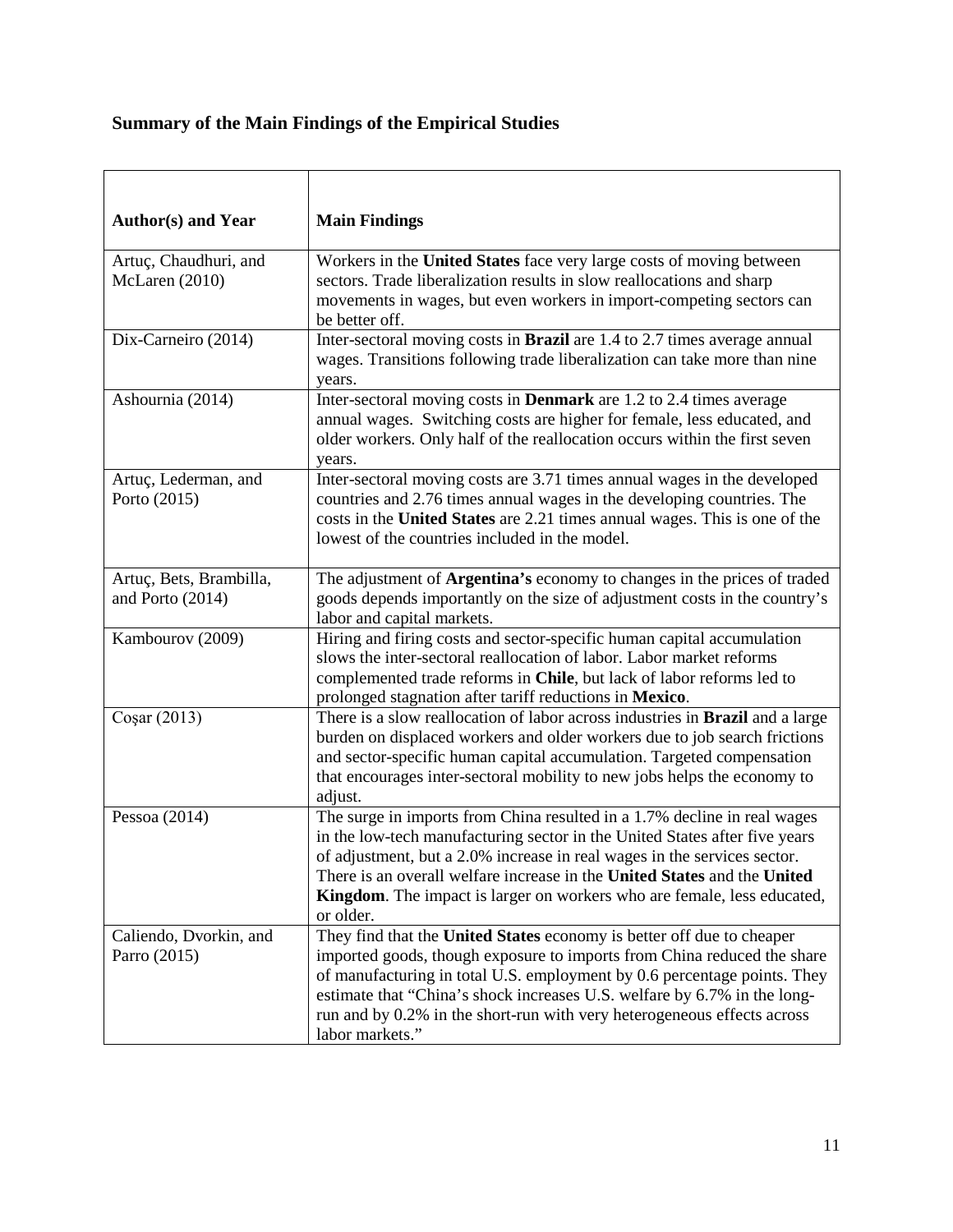This is a line of economic research that is potentially very relevant to policy-makers. The next generation of these models will no doubt build on these studies, adding more structural detail to the models and hopefully even better data. Even if the specific findings in the table above do not hold in further research, these studies have made important methodological contributions to the economics literature: they develop a set of modeling assumptions that yield complex yet tractable modeling frameworks and methods for estimating the parameters of the model from available data.

The main limitation of these models as a tool for evaluating the impact of actual trade policies in countries like the United States is that nearly all of the models adopt a small country assumption, treating the prices of internationally traded goods as exogenous variables, and the trade liberalization scenarios in the studies are in most cases hypothetical.<sup>[12](#page-12-0)</sup> The authors adopt the small country assumption about product markets in order to maintain tractability while focusing on the complex dynamic decision-making in factor markets. However, the prices of traded goods in the United States do respond to conditions in the U.S. market, including dislocation and reallocation in labor markets, so these additional general equilibrium effects on the prices of traded goods are part of the impact of trade liberalization that is not yet captured in this line of models.

<span id="page-12-0"></span> $12$  The models in Pessoa (2014) and Caliendo, Dvorkin, and Parro (2015) focus on the U.S. market and do not impose a small country assumption, but they model the rise in imports from China. They do not model specific trade policies.